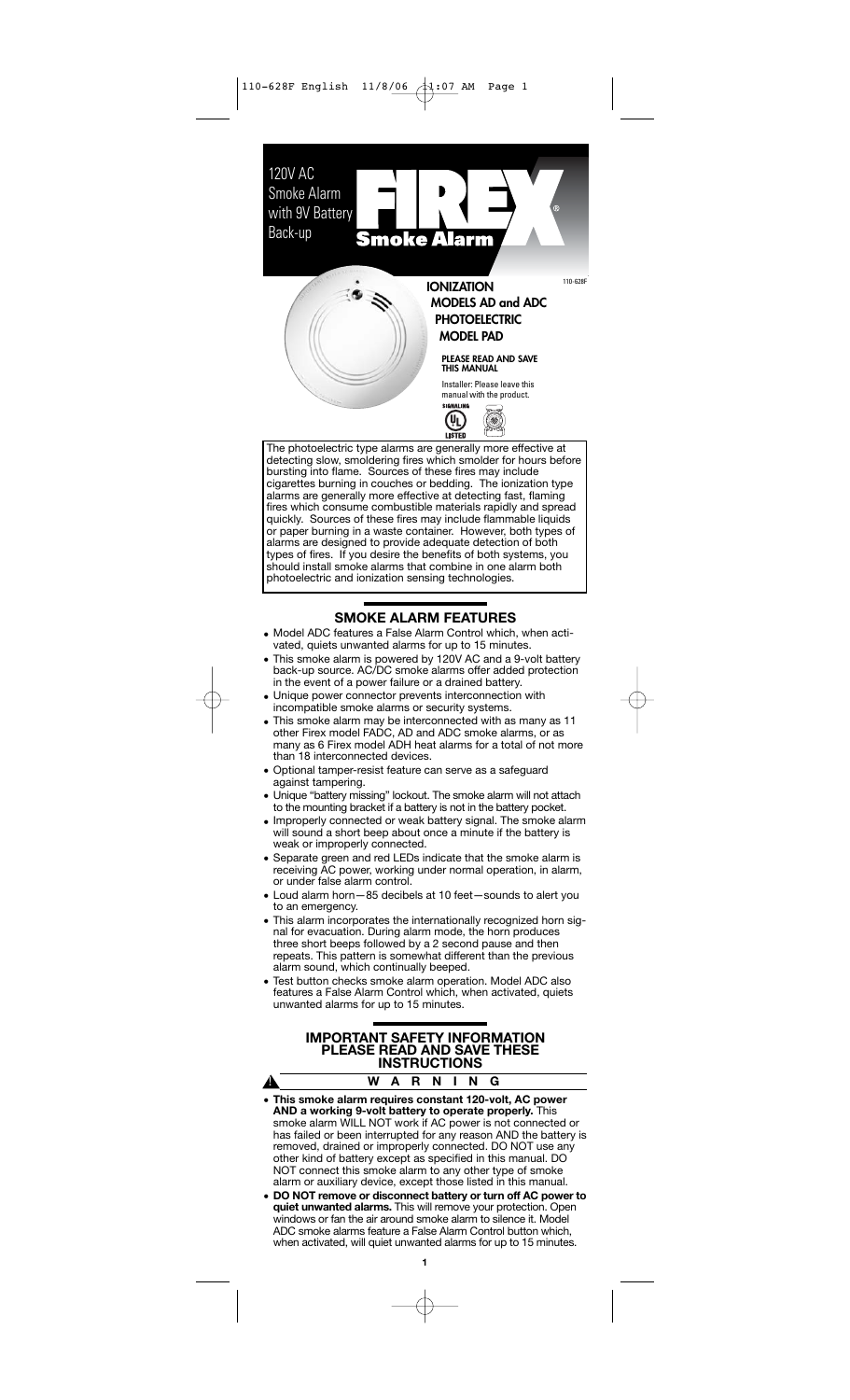- **The Push-to-Test button accurately tests all smoke alarm functions.** DO NOT use any other test method. **Test smoke alarm weekly to ensure proper operation.**
- **Smoke alarms must not be used with detector guards** unless the combination of alarm and guard has been evaluated and found suitable for that purpose.
- **This smoke alarm should be installed only by a licensed, qualified electrician.** Observe and follow all local and national electrical and building codes for installation.
- **This smoke alarm IS NOT designed to be the PRIMARY protection for buildings that require complete fire alarm systems.** Buildings of this type include hotels, motels, dormitories, hospitals, nursing homes, and group homes. even if they were once single family homes. **However, this smoke alarm MAY be used inside individual rooms as SUPPLEMENTAL protection.**
- **Install a smoke alarm in every room and on every level of the home.** Smoke may not reach the smoke alarm for many reasons. For example, if a fire starts in a remote part of the home, on another level, in a chimney, wall, roof, or on the other side of a closed door, smoke may not reach the smoke alarm in time to alert household members. A smoke alarm will not promptly detect a fire EXCEPT in the area or room in which it is installed.
- **Interconnected smoke alarms installed in every room and on every level of the household offer maximum protection.** The National Fire Protection Agency (NFPA) recommends interconnecting smoke alarms so that when one smoke alarm senses smoke and sounds its alarm, all others will sound as well. Do not interconnect smoke alarms from one individual family living unit to another. Do not connect this smoke alarm to any other type of alarm or auxiliary device.
- **Smoke alarms may not alert every household member every time.** There may be limiting circumstances where a household member may not hear the alarm (e.g., outdoor or indoor noise, sound sleepers, drug or alcohol usage, the hard of hearing, etc.). If you suspect that this smoke alarm may not alert a household member, install and maintain specialty smoke alarms. Current studies have shown smoke alarms may not awaken all sleeping individuals, and that it is the responsibility of individuals in the household that are capable of assisting others to provide assistance to those who may not be awakened by the alarm sound, or to those who may be incapable of safely evacuating the area unassisted.
- **Smoke alarms can only sound their alarms when they detect smoke.** Smoke alarms detect combustion particles in the air. They do not sense heat, flame, or gas. This smoke alarm is designed to give audible warning of a developing fire. However, many fires are fast-burning, explosive, or intentional. Others are caused by carelessness or safety hazards. Smoke may not reach the smoke alarm QUICKLY ENOUGH to ensure safe escape.
- **Smoke alarms have limitations.** This smoke alarm is not foolproof and is not warranted to protect lives or property from fire. Smoke alarms are not a substitute for insurance. Homeowners and renters should insure their lives and property. In addition, it is possible for the smoke alarm to fail at any time. **For this reason, you must test the smoke alarm weekly and replace every 10 years.**

## **SMOKE ALARM PLACEMENT**

Invensys Controls Americas recommends complete coverage protection achieved by installing a smoke alarm in every room of your home. The National Fire Protection Association's (NFPA) minimum requirement, as stated in Standard 72, Chapter 2, reads as follows: "2-2.1.1.1 Smoke detectors shall be installed outside of each separate sleeping area in the immediate vicinity of the bedrooms and on each additional story of the family living unit including basements and excluding crawl spaces and unfinished attics. In new construction a smoke detector also shall be installed in each sleeping room."

Chapter 2 also reads as follows: "2-2.2.1 In new construction, where more than one smoke detector is required by 2-2.1, they shall be so

arranged that operation of any smoke detector shall cause the alarm in all smoke detectors within the dwelling to sound.

The NFPA, 1993 Edition, Appendix A further states:

"The required number of smoke detectors may not provide reliable early warning protection for those areas separated by a door from the areas protected by the required smoke detectors. For this reason, it is recommended that the householder consider the use of additional smoke detectors for those areas for



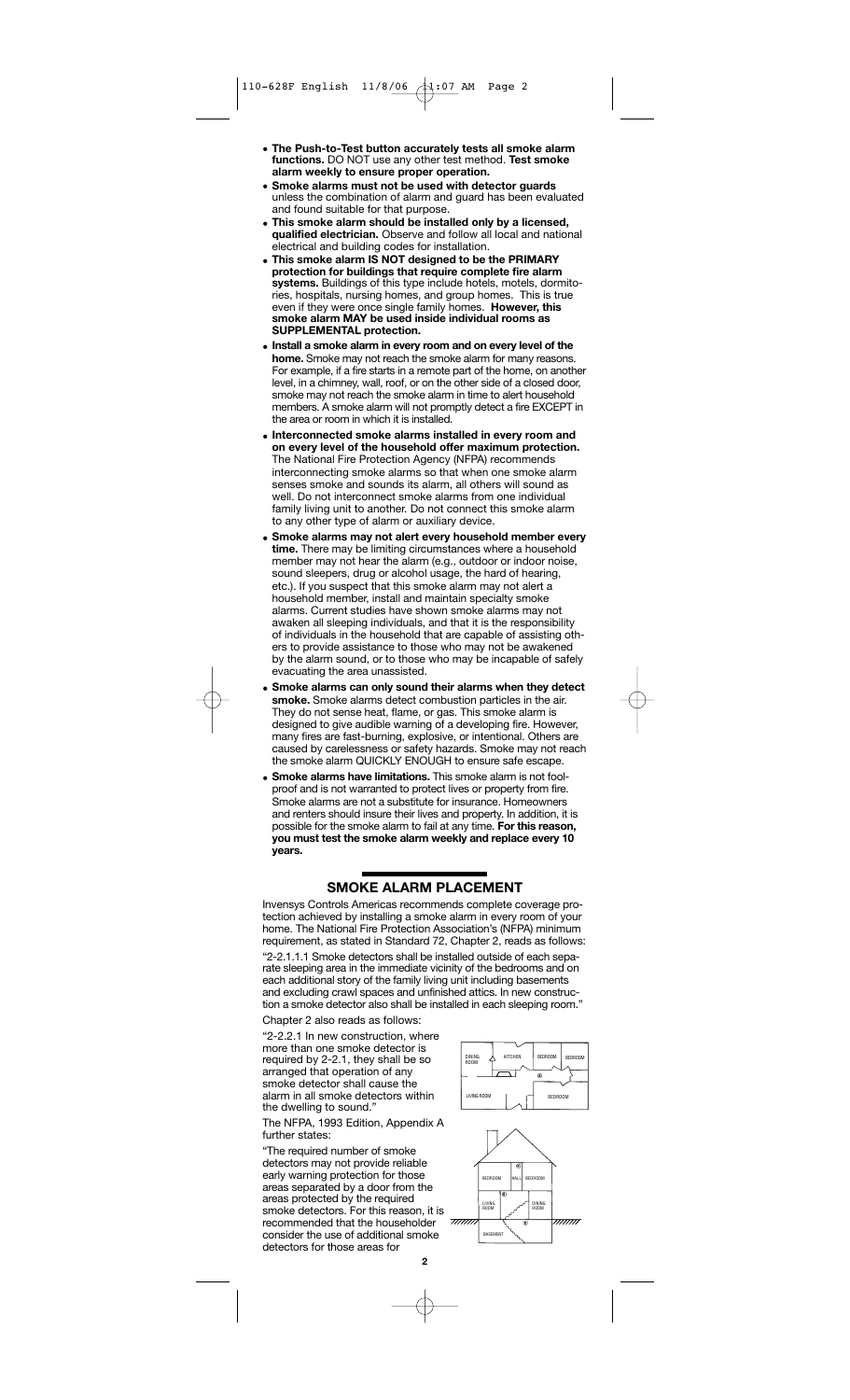increased protection. The additional areas include: basement, bedrooms, dining room, furnace room, utility room, and hallways not protected by the required smoke detectors.'

|                          | <b>DINING</b><br><b>ROOM</b> | <b>KITCHEN</b> | e<br><b>BEDROOM</b> |
|--------------------------|------------------------------|----------------|---------------------|
| TV ROOM                  | LIVING ROOM                  |                | @ BEDROOM           |
| @<br>€<br><b>BEDROOM</b> |                              |                |                     |

Also, as required by the California State Fire Marshal:

"Early warning fire detection is best achieved by the installation of fire detection equipment in all rooms and areas of the household as follows: A smoke detector installed in each separate sleeping area (in the vicinity, but outside the bedrooms), and heat or smoke detectors in the living rooms, dining rooms, bedrooms, kitchens, hallways, attics, furnace rooms, closets, utility and storage rooms, basements and attached garages.

# **FOR BEST PROTECTION, WE RECOMMEND THAT YOU INSTALL A SMOKE ALARM IN EVERY ROOM.**

**In addition, we recommend that all smoke alarms be interconnected. Typical Efficiency**  Гī ٦ **Home (Apartment)**

• Install a smoke alarm on the ceiling or wall closest to the sleeping area.

|                                | <b>EFFICIENCY APARTMENT</b>             |
|--------------------------------|-----------------------------------------|
| <b>SLEEPING</b><br><b>ARFA</b> | <b>KITCHEN</b><br>LIVING<br><b>ARFA</b> |
|                                | "                                       |

**MOBILE HOME**

| <b>BEDROOM</b> | BATH | <b>KITCHEN</b> | <b>LIVING ROOM</b> |  |
|----------------|------|----------------|--------------------|--|

### **Typical Mobile Home**

- **NOTE:** For mobile homes built before 1978, install smoke alarms on an inside wall between 4 and 12 inches from the ceiling. (Older mobile homes have little or no insulation in the ceiling.) This is especially important if the ceiling is unusually hot or cold.
- Install a smoke alarm inside each bedroom and in the hallway outside each separate sleeping area.

### **Typical Single-Story Home**

• Install a smoke alarm on the ceiling or wall inside each bedroom and in the hallway outside each separate sleeping area. If a bedroom area hallway is more than 30 feet long, install a smoke alarm at each end.

#### **If there is a basement:**

• Install a smoke alarm on the basement ceiling at the bottom of the stairwell.

#### **Typical Two-Story or Split Level Home**

- Install a smoke alarm on the ceiling or wall inside each bedroom and in the hallway outside each separate sleeping area. If a bedroom area hallway is more than 30 feet long, install a smoke alarm at each end.
- Install a smoke alarm at the top of a first-to-second floor stairwell.

#### **If there is a basement:**

• Install a smoke alarm on the basement ceiling at the bottom of the stairwell.



**SINGLE STORY**



### **Key**

**• Smoke Alarm (Ionization)**

Δ **Ionization Smoke Alarm with False Alarm Control or Photoelectric Smoke Alarm**

## **IMPORTANT SMOKE ALARM PLACEMENT AND EXCEPTION INFORMATION**

• Install a smoke alarm as close to the center of the ceiling as possible. If this is not practical, mount no closer than 4 inches from a wall or corner. Also, if local codes allow, install smoke alarms on walls, between 4 and 12 inches from ceiling/wall intersections.



• Install a minimum of two smoke alarms in every home, no matter how small the home. New construction codes require a minimum of two interconnected smoke alarms in newly built homes.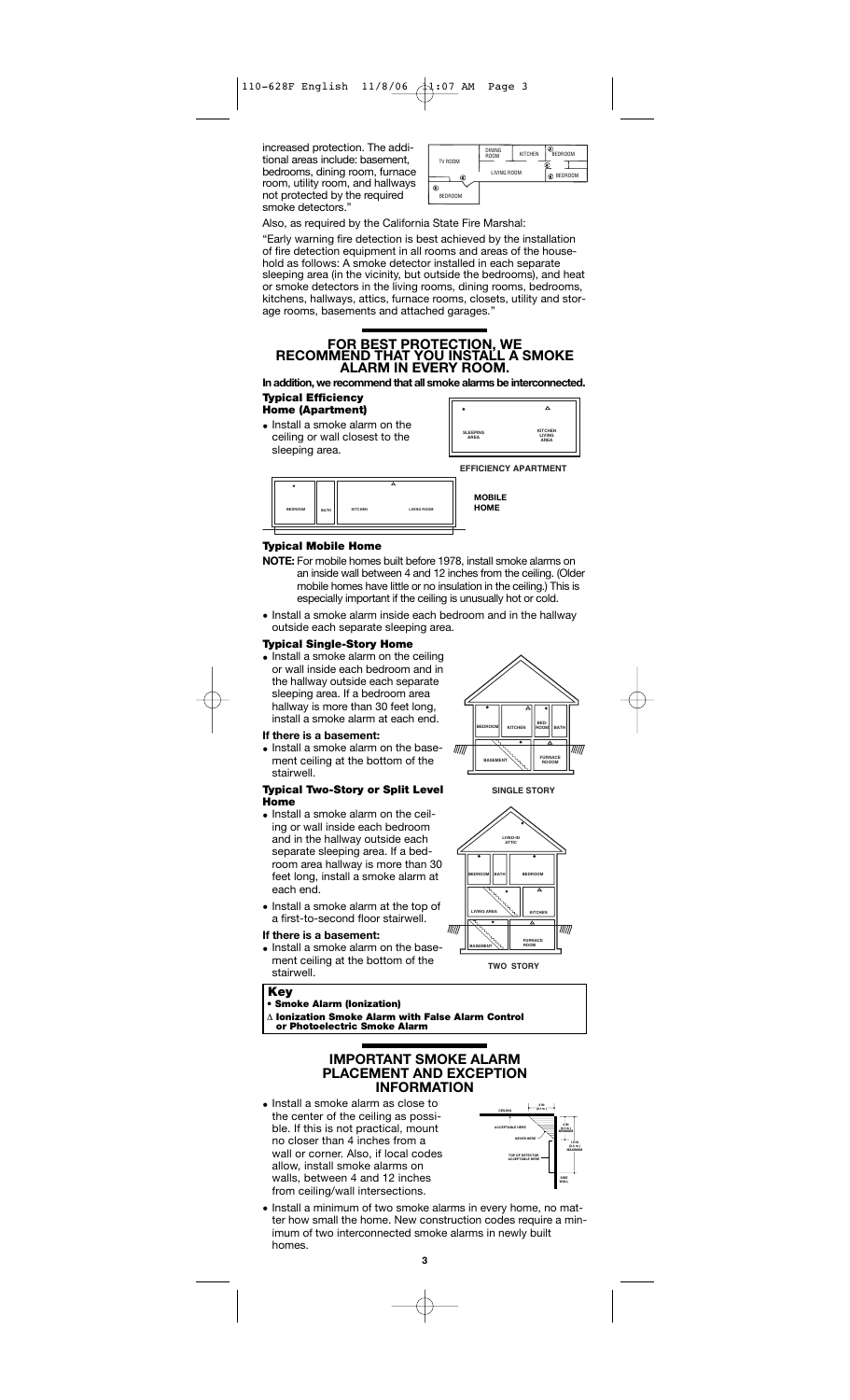- Install a smoke alarm in each room that is divided by a partial wall (either coming down from the ceiling at least 24 inches, or coming up from the floor).
- Install smoke alarms on peaked, cathedral, or gabled ceilings 3 feet from the highest point (measured horizontally). NFPA 72, Section 5-2.7.4.1 states: "A row of detectors shall first be spaced at or within 3 feet (0.9 m) of the peak of the ceiling, measured horizontally."



|  | <b>ACCEPTABLE IN</b><br>THIS AREA |                       |  |
|--|-----------------------------------|-----------------------|--|
|  |                                   | <b>PEAKED CEILING</b> |  |
|  |                                   |                       |  |
|  |                                   |                       |  |
|  |                                   |                       |  |

• Install a smoke alarm in lived-in attics or attics which house electrical equipment like furnaces, air conditioners, or heaters.

### **DO NOT install smoke alarms:**



Near appliances or areas where normal combustion regularly occurs (kitchens, near furnaces, hot water heaters). Use specialized smoke alarms with unwanted alarm control for these areas.



In areas with high humidity, like bathrooms or areas near dishwashers or washing machines. Install at least 10 feet (3 meters) away from these areas, if possible.



Near air returns or heating and cooling supply vents. Install at least 3 feet (0.9 meters) away from these areas. The air could blow smoke away from the detector, interrupting its alarm.



In rooms where temperatures may fall below 40°F (4°C) or rise above 100°F (38°C).



In extremely dusty, dirty, or insect-infested areas. Loose particles interfere with smoke alarm operation.

### **HOW TO INSTALL THIS SMOKE ALARM**



**DANGER: ELECTRICAL SHOCK HAZARD. Turn off power at the main fuse box or circuit breaker by removing the fuse or switching the circuit breaker to the OFF position.**

A.

**WARNING: This smoke alarm should be installed only by a qualified electrician. Smoke alarm wiring to be used shall be in accordance with the provisions of Article 210 and 760 of the National Electrical Code, ANSI/NFPA 70, and any local codes that may apply. Interconnect wire location shall be in accordance with NEC Article 300.3b.**

THIS SMOKE ALARM SHOULD BE INSTALLED IN ACCOR-DANCE WITH THE NATIONAL FIRE PROTECTION ASSOCIA-TION'S STANDARD 72 (National Fire Protection Association, Batterymarch Park, Quincy, MA 02269).

- Install smoke alarm on a 4-inch octagon or single gang junction box only.
- 1. From back of smoke alarm, remove mounting plate. (To later engage tamper-resist feature, twist out and set aside one of the pins molded into plate. Both pins are exactly the same.)
- 2. Align recessed slots on plate with mounting holes of a 4 inch octagon or single gang junction box.
- **BLACK RCO** 'n
- 3. Gently pull household wires through center hole of plate.
- 4. Secure plate to junction box with mounting screws.
- 5. With a small wire connector, connect white wire from connector plug to white household wire.
- 6. Connect black wire from connector plug to black household wire.
- 7. If interconnection is desired, connect yellow wire from connector to interconnect wire between smoke alarms. See section INTERCONNECTING SMOKE ALARMS.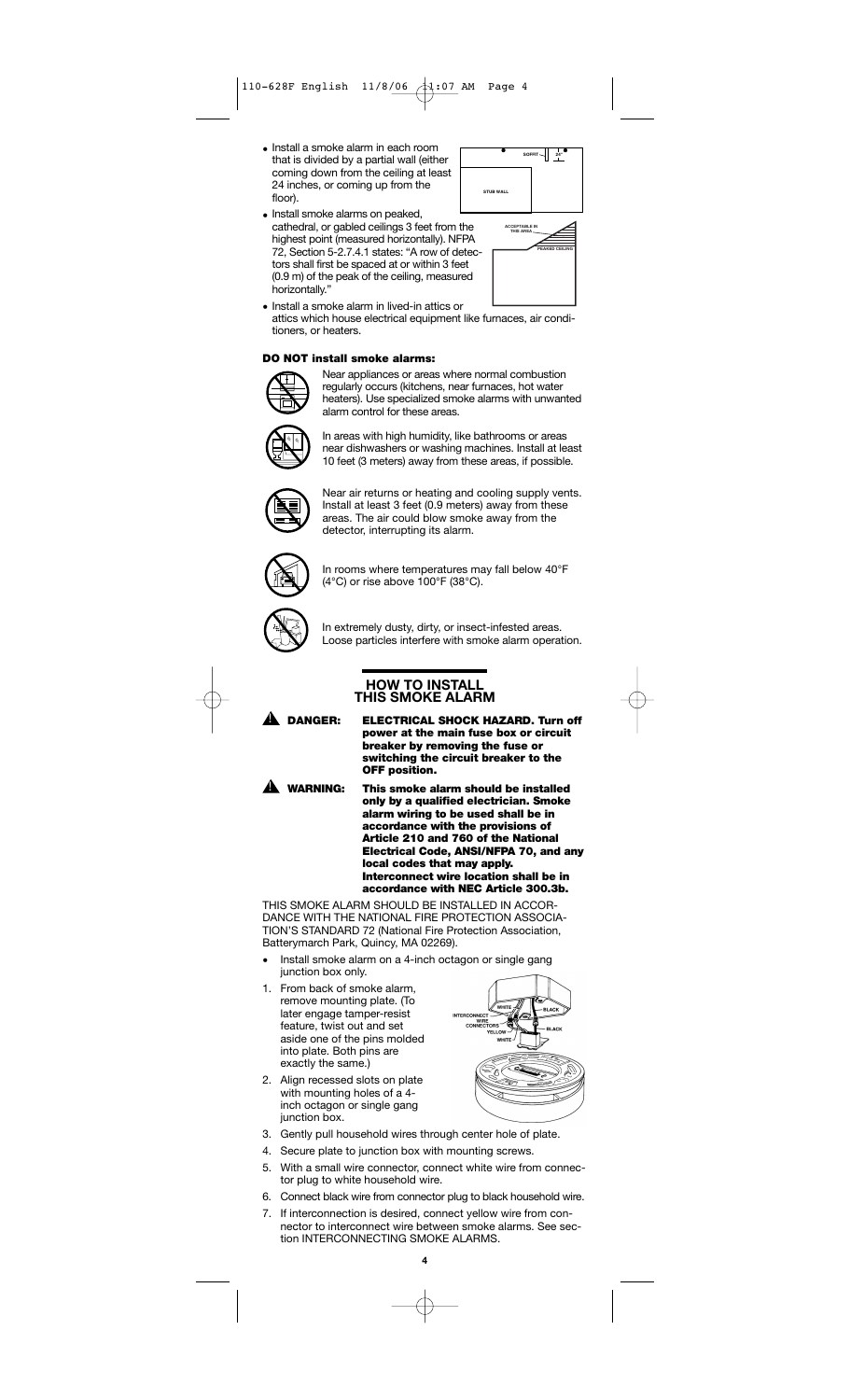**NOTE:** If this will be a single-station smoke alarm, cover yellow wire with electrical tape and tuck into junction box.

- 8. Lift open battery pocket door.
- 9. Connect new 9-volt battery to battery connector inside battery pocket. BE SURE BATTERY IS SECURELY CONNECTED. Smoke alarm may beep briefly when battery is installed.
- 10. Close battery pocket door, snapping it into place. (For tamper-resist, use long-nosed pliers to remove thin plastic from notch on smoke alarm edge.)
- 11. Attach connector plug to pins on back of smoke alarm. Plug will only fit one way and will snap into place.
- 12. Gently tug connector to be sure it is attached securely.



Remove thin plastic



- 13. Position smoke alarm to mounting plate and turn clockwise to lock into place. To engage tamper-resist feature, insert pin into notch on edge of smoke alarm after alarm is properly positioned in base. (See instruction #10.)
- **NOTE:** Smoke alarm will not mount to plate if battery is not installed.
- 14. Turn on power at main fuse box or circuit breaker.
- 15. Test smoke alarm. See TESTING THE SMOKE ALARM.



# **INTERCONNECTING SMOKE ALARMS**

- This smoke alarm may be interconnected with as many as 11 other Firex model FADC, AD and ADC smoke alarms, or as many as 6 Firex model ADH heat alarms for a total of not more than 18 interconnected devices. DO NOT connect to any other type or model smoke alarm.
- Connect smoke alarms to a single AC branch circuit. If local codes do not permit, be sure the neutral wire is common to both phases.

## **RED AND GREEN LED INDICATORS**

This smoke alarm features separate red and green LED indicators. The LEDs indicate the following: **GREEN LED**

| uncen ccc                                                 |                                                                              |
|-----------------------------------------------------------|------------------------------------------------------------------------------|
| <b>CONSTANT ON</b><br>OFF                                 | - AC power is present.<br>- AC power is not present.                         |
| <b>RED LED</b>                                            | - Can be seen through the<br>Push-to-Test button.                            |
| Blinks once a minute                                      | - Indicating presence of a work-<br>ing battery.                             |
| Blinks once a second                                      | - Smoke alarm senses smoke<br>and simultaneously sounds<br>an audible alarm. |
| Blinks once every 10 seconds - Smoke alarm is quieting an | unwanted alarm (Model ADC<br>only).                                          |
| (Interconnected system only):                             |                                                                              |

**OFF** - Another smoke alarm in the network has sensed smoke and is signalling this alarm.

# **FALSE ALARM CONTROL**

Model ADC features a False Alarm Control that, when activated, quiets unwanted alarms for up to 15 minutes.

To use the False Alarm Control:

Press and release the test button during an unwanted alarm. The alarm should stop within ten seconds. This means the smoke alarm is in False Alarm Control.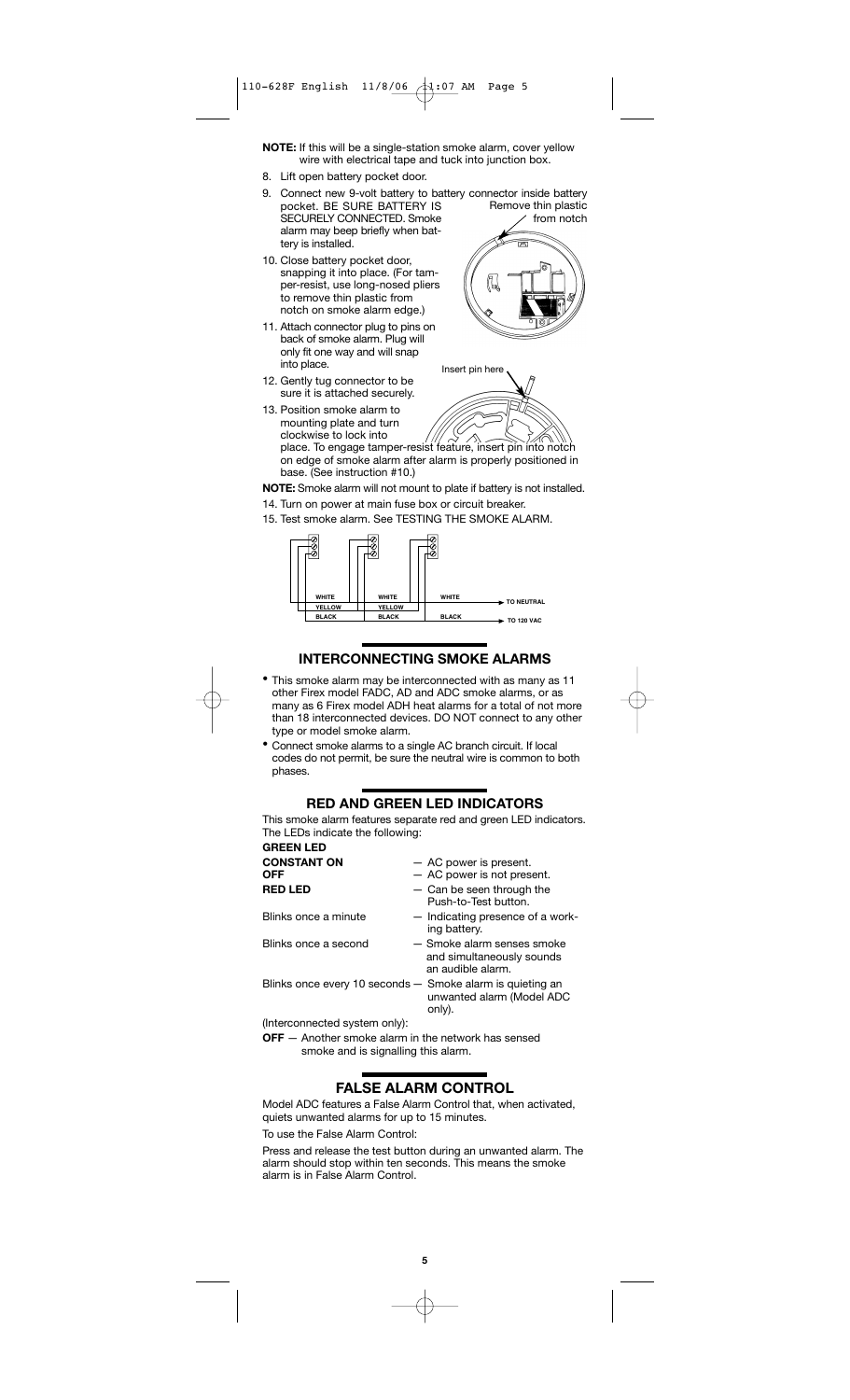If the smoke alarm does not go into False Alarm Control and continues to sound its loud alarm horn or if it initially goes into False Alarm Control then resounds the alarm, the smoke is too heavy and could be a possibly dangerous situation— take emergency action.

# **TESTING THE SMOKE ALARM WARNING**

Test each smoke alarm to be sure it is installed correctly and operating properly.

A

- Test all smoke alarms in an interconnected system after installation.
- The Push-to-Test button accurately tests all functions. DO NOT use an open flame to test this smoke alarm. You may ignite and damage the smoke alarm or your home.
- Test smoke alarms weekly and upon returning from vacation or when no one has been in the household for several days.
- Stand at arm's length from the smoke alarm when testing. The alarm horn is loud to alert you to an emergency and can be harmful to hearing.

### **Test all smoke alarms weekly by doing the following:**

- 1. Observe the green LED. A constant green light indicates the smoke alarm is receiving 120V AC power.
- 2. Firmly depress the Push-to-Test button for at least five (5) seconds. The smoke alarm will sound 3 short beeps followed by a 2-second pause and then repeats. The alarm may sound for up to 10 seconds after releasing the Push-to-Test button.
- **NOTE:** If smoke alarms are interconnected, all smoke alarms should sound an alarm within three seconds after any test button is pushed and the tested smoke alarm sounds.
- 3. If smoke alarm does not sound, turn off power at main fuse box or circuit breaker and check wiring. Retest smoke alarm.

**REPLACE OR RETURN THE ALARM IF THE PUSH-TO-TEST FUNCTION DOES NOT OPERATE PROPERLY AFTER FOL-LOWING THE PROCEDURES OUTLINED ABOVE (see REPAIR on page 7).**

**DANGER: If alarm horn sounds, and smoke alarm is not** ! **being tested, the smoke alarm is sensing smoke. THE SOUND OF THE ALARM HORN REQUIRES YOUR IMMEDIATE ATTENTION AND ACTION.**

## **MAINTENANCE AND CLEANING**

In addition to weekly testing, this smoke alarm requires yearly battery replacement and periodic cleaning to remove dust, dirt, and debris.

**A** DANGER: ELECTRICAL SHOCK HAZARD. Turn off **power at main service panel by removing fuse or switching appropriate circuit breaker to OFF position before replacing battery or cleaning smoke alarm.**

### **BATTERY REPLACEMENT**

Always turn off power to smoke alarm before replacing battery. Replace battery at least once a year or immediately when the low battery signal sounds once a minute, even though the smoke alarm is receiving AC power. Batteries should be replaced regularly as necessary, even when the smoke alarm is receiving AC power.

Use only the following batteries as replacements in this smoke alarm:

Eveready 522 or 1222, Duracell MN 1604 or Ultralife U9VL-J

#### **WARNING: DO NOT USE ANY OTHER TYPE OF BAT-**! **TERY, EXCEPT AS SPECIFIED IN THIS MANUAL. DO NOT USE RECHARGEABLE BATTERIES.**

- 1. Turn off power to smoke alarm at main service panel.
- 2. Turn smoke alarm counterclockwise to detach from mounting plate.
- 3. Gently pull down smoke alarm. Be careful not to separate wire connections.
- 4. Pull out power plug from back of smoke alarm.
- 5. From back of smoke alarm, lift tab to open battery pocket door. 6. Remove battery from pocket. Disconnect and discard drained
- battery from battery connector.
- 7. Connect a fresh 9-volt battery to connector. The battery will fit only one way. Be sure battery connector is securely attached to battery terminals.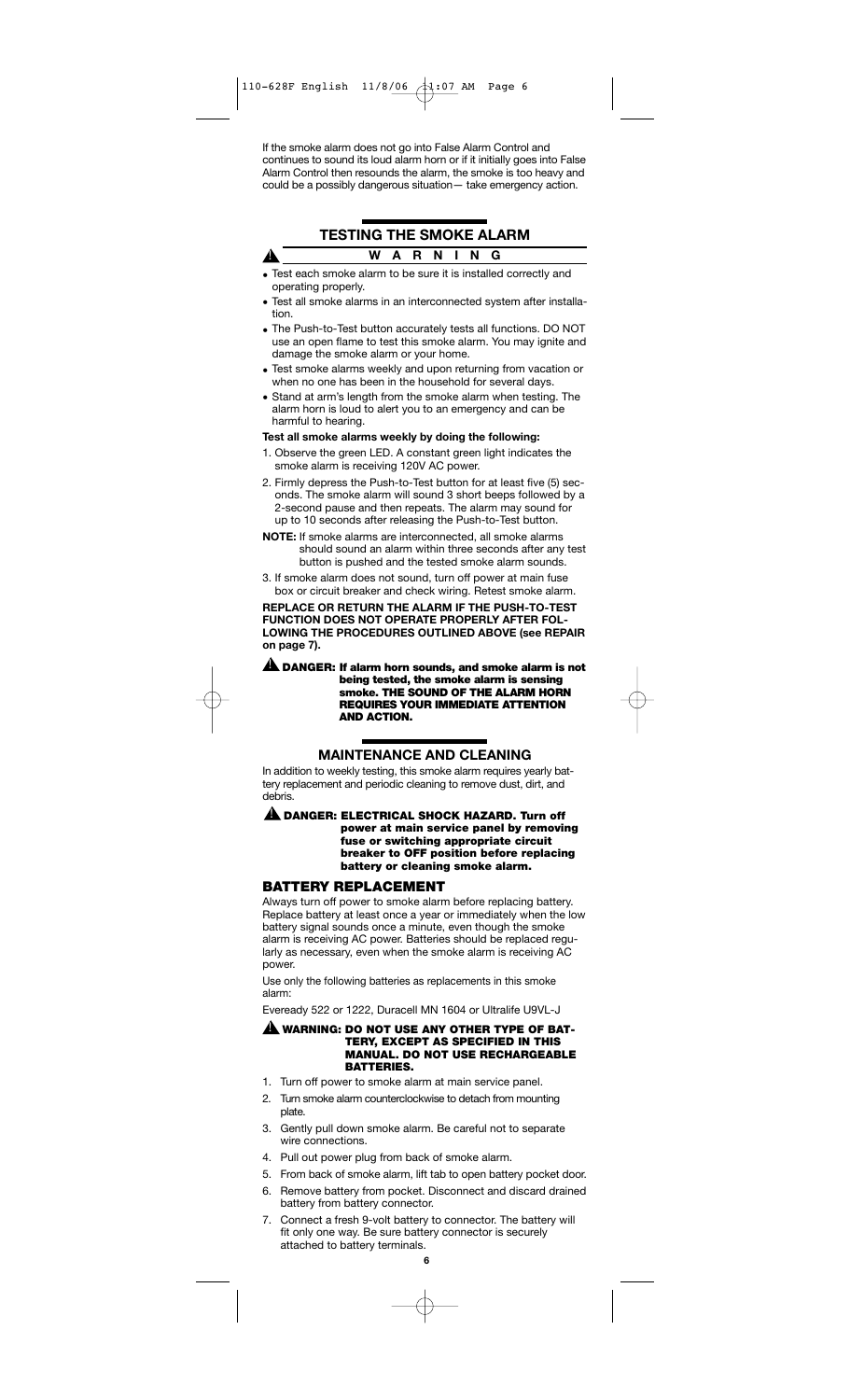- 8. Place battery into battery pocket.
- 9. Close battery pocket door. **Push down until it snaps into place.**
- 10. Replace connector plug. Connector will snap into place. Gently tug connector to be sure it is attached properly.
- 11. Reattach smoke alarm to mounting plate by turning smoke alarm clockwise until it snaps into plate.
- 12. Turn on power and test smoke alarm using Push-to-Test button.

### **CLEANING**

**Clean the smoke alarm at least once a month** to remove dust, dirt, or debris. Always turn off power to smoke alarm before cleaning.

- Using the soft brush or wand attachment to a vacuum cleaner, vacuum all sides and cover of smoke alarm. Be sure all the vents are free of debris.
- If necessary, turn off power and use a damp cloth to clean smoke alarm cover.

**IMPORTANT:** Do not attempt to remove the cover or clean inside the smoke alarm. THIS WILL VOID YOUR WARRANTY.

### **REPAIR**

### **CAUTION: Do not attempt to repair this smoke alarm. Doing so will void your warranty.**

If smoke alarm is not operating properly, see TROUBLESHOOTING. If necessary and if still under warranty, return smoke alarm to Invensys Controls Americas. Pack it in a well-padded carton, shipping prepaid with a note describing the nature of the problem and proof of date of purchase, to:

> **Invensys Controls Americas** Product Service Department 28C Leigh Fisher Blvd.

El Paso, TX 79906

If the smoke alarm is no longer under warranty, have a licensed electrician replace the smoke alarm immediately with a comparable Firex brand smoke alarm.

# **PRACTICE FIRE SAFETY**

If the smoke alarm sounds its alarm horn, and you have not pushed the test button, it is warning of a dangerous situation. Your immediate response is necessary. To prepare for such occurrences, develop family escape plans, discuss them with ALL household members, and practice them regularly.

- Expose everyone to the sound of a smoke alarm and explain what the sound means.
- Determine TWO exits from each room and an escape route to the outside from each exit.
- Teach all household members to touch the door and use an alternate exit if the door is hot. INSTRUCT THEM NOT TO OPEN THE DOOR IF THE DOOR IS HOT.
- Teach household members to crawl along the floor to stay below dangerous smoke, fumes, and gases.
- Determine a safe meeting place for all members outside the building.

# **WHAT TO DO IN CASE OF A FIRE**

**1. Don't panic; stay calm.**

- **2. Leave the building as quickly as possible. Touch doors to feel if they are hot before opening them. Use an alternate exit if necessary. Crawl along the floor, and DO NOT stop to collect anything.**
- **3. Meet at a pre-arranged meeting place outside the building.**
- **4. Call the fire department from OUTSIDE the building.**
- **5. DO NOT GO BACK INSIDE A BURNING BUILDING. Wait for the fire department to arrive.**

These guidelines will assist you in the event of a fire. However, to reduce the chance that fires will start, practice fire safety rules and prevent hazardous situations.